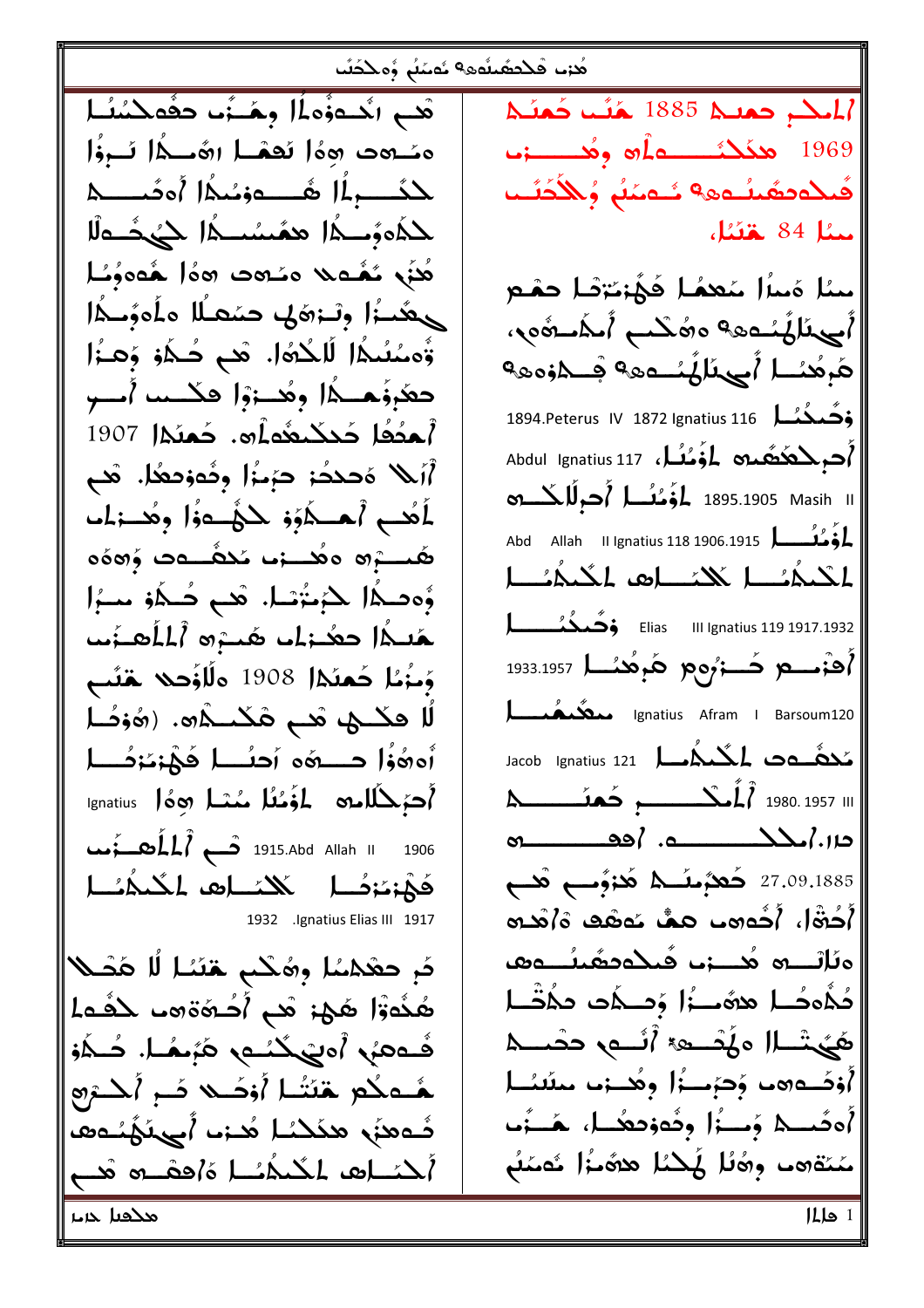## هُدَت فَكَمَفُتَمَاهِ وُمَكْنُ وُمِكْضُلُ

هُنّفٍ تَعْنَفُلا، وقْتم لَمُعُنّفٍ وَقَنسٍ لَحْعَبُرِينِيهُ) أُوِيَّاهِ وَأَسْتَيْهِ قَافُيَا وهُدِؤُهِكُمْ هُدَوْسُكُمْ كَلْمَلاً وُةَهِهَا وَهِمَسُلِ حَمُوْلِ هُزَيْتِهَا وَأَهْتِ حَتَّ هَكَدُنَــا لْلَكْمُنُــا هُءنُنُــا، هَالْحُــْد هَٰذؤِهِ أَلْمَ مَكْمُلًا هُوَوْنُنَا، وَسَّعِ هُم ھُلُّم مُكْمُقَا وُٱسكُّەھە ھِەُا ھلُسا ئعمُـا هُـز، نَمُّـه\ رُهُّـه\نَـلا، ضَـرِ هكـــم حَتْنُـْــا ههْقَصَّـا وهَرْفَــمَـــدًا «فَہِ حَدَّـہِ) وِهُـٰہَـٰد هُنہوں وقع هَنْدُا 1919 جَمُعَا كَمِنْدَا 1947 ههُا وُها وُسْسُوًّا وِثَعَوْدِهُسْسَا، ﴾ هزحزُنُـا حَكَـرِـاًا وَٱوْحَكَــــم هُـــوْوَا أَلمأَمحت حكَّــة من. حُــذَةِ حُقَنُــا لمُحَمِّيْلِ. أَلْمَحْمَدُ هُكْبِدًا إِسْتَخْبَطُ وْهِهْزُهْڤَــــــــه∫ا هُهْنِمَرْضُـــــــــدُّا لَاتَعْتَلَاتُهُ أَنْ يَا كَلْمَ أَلَّا هُـوَزْنَتُمُ ا حَالمُوْا وِلْمَوْصَّا شَكْفَ، وْالمُوْسْعِرْ هُمْ حَكُمْتْـا مَكْتُسًا ضَـمٍ هُء وَحَتُمْـا، كَـكُوْ هالنكمأ معطيهنهيها أحنحه ومحاشفه لمَحْمَمُــا، 1932 أَلمَلْعــزَىب هُــزى كَتْݣَا ثَكْلُه سَبَّرْ كَتْتُو سَبّْرْاً ةَصْلَات لْجَهْدَأَا لِحُصَّدِهِ مِنَكْسًا هُــزم أَحِيدُهُنُوهِ أُهْبَسُو هُرِهُنَا، وَحَذَٰذَ أرمجار 1947 ضَرِ فَكُمُوهِ هُـدَارَا

هدَجَاًا أَمِدْكُمْ دَمُكُمْ وَمُتَوَسَّلًا مُحَدَّەها هُمْزِم مُهِ كَالله هَجُمْ هُكْسُــدًا فُعكْسُلْــا مِكْسَــلا ٱلَــعِ سُرِمُائِكُ، 1،6فشعر 1،6مَصَّعَ هُجَم ئَكْتُوهِ مُحَتَّوهِم. هُكْنُــدًا ومُــهِ ەَھرَحزُنُــا ەكھەكى لىنْ ھكىننْــا وَقَدُٰقَــا، (و) مَكْافُــا وَعِدُّقَــا، (٥) هزحزُنا هَهِ اللهُ أَوْ أَوْ أَوْ مُكْتَبَا (ه) هُـام هَاةمْـا وِوِّـٰتُـا هَوِهُكُــم وِكْعِدْوَسِبِ حَرِّسِيزًا، (11) مِتْقَوْتِمُنَسَلِ ەَھزِدْتُا وَقَدَٰصًا. هئـA 1916 ضَم ئَكْنُائَــك سَــْ00 نَعْقَــْ0 كَنُمْكَفُـُـلْ هَٰذؤُه لِمُنُـــــل، 1919 هوُا حُكُوحُـــــل فَهْبَنَرْدُسُا ضَبِ كَسْعِ هَبُسْسَمَاه وثَوهبُ هِذَكْسًا هُذِمَ أَحِيدَهُمُوهَم أَهْدَاهِ، هِدَ ٱلْمَوْمَٰاْلِ هَهْنَدُا ٱُب هِ ۡتِنۡدُا أُوِنَاهٖ مِنۡدُد مَحۡـَّوۡء ُ صَـَ هَدهُوْا هِبْعِدًا وحُــزُّه1 هُــم مَّاهُـا وحْننُنا وحُـــدًا وحْـــد وحُذْهَـا هجْــم هَ حَوْمٍ هَلَدًا جَزَمَ أَوْ وَهُوَ مِعْدًا. كُلُّوْ هَدْسُلْ سِلَّاهَا كُلُّهِ هَذَكْتُمْلُّيْهِ لمَكْتَكَمُنَا لِحَقَّدَوْمَا وَمَعَدَ هُدَوْنَا ا ەَهزَىنىگا، ەئى مەھىم أَھُتىھُى كَعبِّنسِـدًا هَبُنمــدًا وأُوزُهكـــع، هُهذَ: وَّةَصَدًّا هَبَّتَعُدًا وِوِّسَّا صَهْب

محجوبا حربر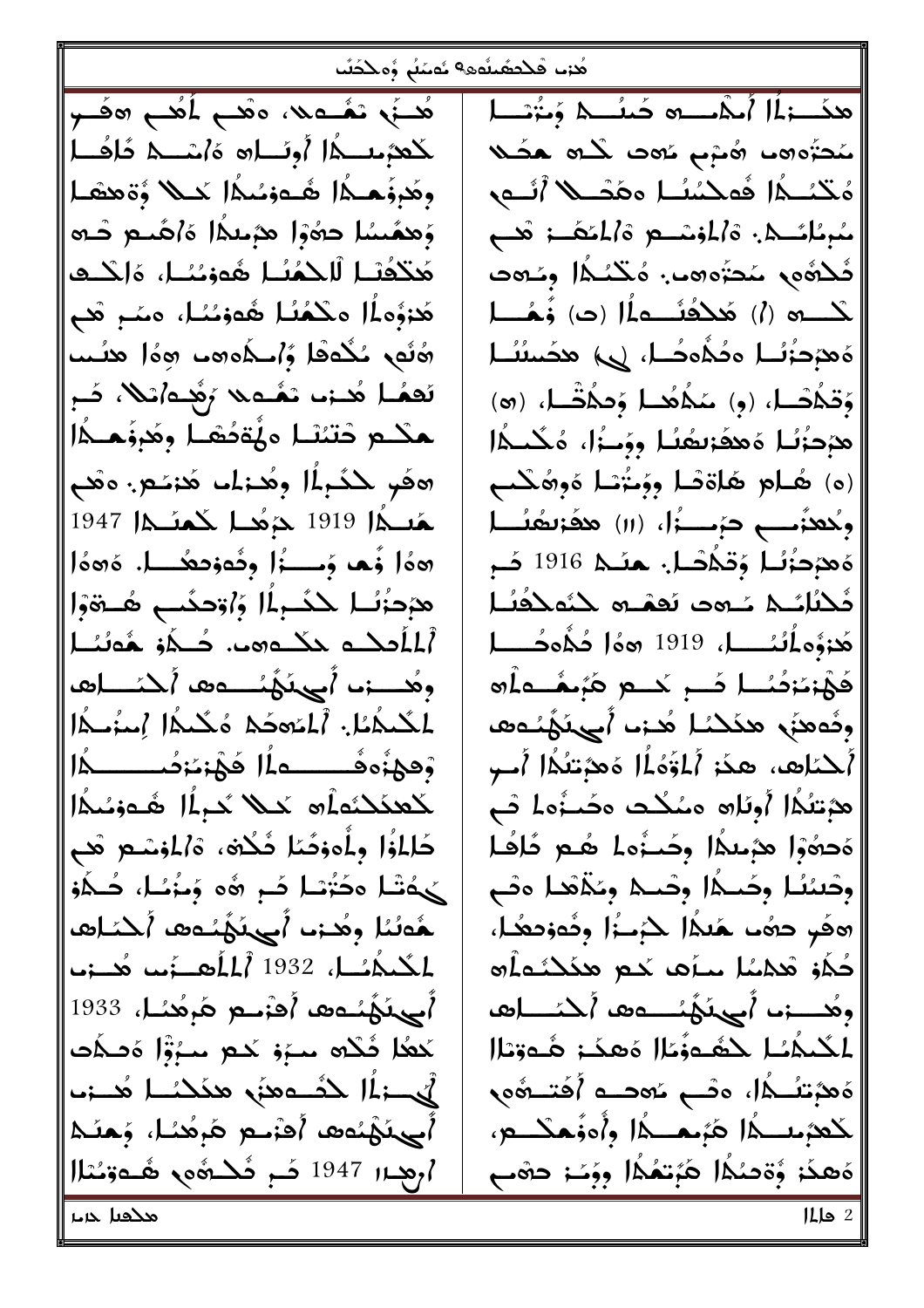| ھُنو قَطْعَعُمْلُوھ <sup>و</sup> ئومَنلُم وُوطْحُلُ |  |  |
|-----------------------------------------------------|--|--|

ووُحعُثه هوْها لَمْلًا لَحْمَ حُقْلَتْهُمْ حعْننُا أَ~ لَلاَفَا مَعْمَعُا نَعْمَلُا ةُالمَّه هكَلَـــه كَلْمُنْهفُــا وَنَرْبِكُــــم ةُالمَّا حُكْثَرِمَنْــدْ هُزْوِّىـــ وْالْمُحْـــد حذُهُفُـــا هُ/هجُو أُهـــه حزَّهنُنْـــه وَهنُسُــا. ۖ ـأَةوسُــدًا ۖ وأُســدا حذَّهوَصَّـٰـا مِ مِثْلَهُ مُعْدَّدَةً مِنْ مَتَّامَةً مِنْ مَسْلَمَةً هُەوْنْسْط هُەوْنْسْط هَٰذْة كُىھُسْط أَهَيْكُتْــا أَوْهشَــا حَعَماحُنُــماُا ٱلمُمَّدَةَ جُعَبُنَـٰهُ هَٰزَوِّنَـٰ وِوَٰنُنَّمَـٰا ۖ أُسِ هَدْسُا وَحَصَّرَ صَهَّتَتُدًا هُمْ وَسَٰرًا وثَەزىعُدا ةُالمحكَّىــە ھەدَە ھُتُەحُدا فَقلهُا مُحْتَوُهِ وَلَا قُـمَ وَلَا مَـٰـَمِ هَكْـدًا حفَّقاهَا وُءحدًا ونْعـدَاوْهِ حُــة، حـنَــهم نُدهُنَــا أَلمَلْنَحــه وُـعا هُهْنُـه أَا وُهْمِنــدًا وَهْرَحَتْنَـا لَمِيتَـا، هُوهنَ هِدَهُمْ هَيْءَ مِنَ ضَارَاً! وَمسأل هِ صَـٰٓدَت لِمَا وَمِـــداً لِتَنَعْسَــا وهُهِنَـــه أَا أَهوْضُــــهُا هَـحْثَحْقَـــمِ وْٱلْمُحَدِّ. مَعْمَا مَللًا هَٰذَلا هِءَا حكْمُتْا هَيُحْبَا وِهْسْهِ ﴾ أَسِ ـأهوْضُا كَرْحُنُــا فَرْبَعُنُــا هُـعِهُــز، خُلاَجُـــع أَهتعفُوفُــواْرِه أَهــزَب الْحُدْهُــاا ەَۦلگَدَا وَڂُٸُؠ ەدُةلُب ەَھڡۡقَعۡلَىب. هُصَّ ٱلۡـُم ٖ، هُٰٓ:وۡسَـٰا وِهَـٰبِوَٰا هَٰبِعُنَـٰا 160. أَهومُكلُّه 105. محمَّقَتُمُثَـلُ 13.

قبى سُمّ قُدِم هَدْلًا ولْكَلُّصَّةُت سَعِمًا لَكَعْبُنَكُمْ هُوَبَى مَكْعَدَكُمَا إَمِتُرْلَى وِلْمَوْضَبَا، مَمُوَّنُى ٱلْمَلَّصَّرَٰب مَنصَلًا لَمِنْكُمْ أَنْتَسَمُوهُ وَهُنْدَتَ أَسِيدَهُنُوها أُهْبُطِ هَرِهُنـٰا وْالْمَنْت كَمَعْدُ وَمُدْنِي قَبْلُهِ صَفْدَتُ وَهَ ئەمّلُە، ەھُزىي ئىممّلُو ۋەڭگەنىي ، ئە وقع وَأُؤْمِع سْرَهُا وَقِعُفَ كَلَّلا هُزَمَ |نُعِجُـــوزُنُعِ حَكَـــراً| هُـــوزِنُنِكَا| هَنَّب هُم مَتْلًا خُدُّدوْا كِنَّدَمْ مَمَّ حمَحُا حُمنَه لمعنى لمؤمنا أرهبه. 1969 لحَقَنَى هَنَّت هَدَئَمِ حَقَيْدُولُمُ كَعْبَدْ الْمُحْتَدَا حَكْسَدًا خَبْدَاؤُا وْمِسُلُمْ مِهْيَٰٓزُلُمْ، بِضَعْمِ لِلْمُلْمِنُوْمِ لِلْمُنْصَرِّرَ وهُوبُسًا حَاوْحَـــد قَتَسَــدًا وحُكْعُــا الْمِهْلُواْ وِلْمَوْضَعَا مَدَّسُو إِنْشُواْا دُمَ حَكَمَ الْمَحَمَّسِدِ أَوْسَرُنَا وَامْتُوهُا وهُـــوزُمَال وَمِمْعَمْــــرِهِ . هَرُمِــْمَـــولُرِهِ وفَهْنِتَوُا شَوهيَّ وَوُا هُنَّى هُنَّ أَسِينَهُمْكَ مَحَمَّدَت الْمَلَّكَمُ لَهُ مَنْهُمْ مَنْ وَوَهُدَهُـــــــــــــــــــــــــزت هُــمـــــــــالمُ هُـ هُوزِيَهُ وهو سُعِيُنَ أَوْسُعِيْنَ مِنْ وهَاهُمكُــد ثُوزُسُــا هُكْسَـا وثَوْقَــا وهَاهْمَكْـــا حَنَفَــا نَحْفَــلِهِ حَـــع معَمِمُنا لِلْنَامِهِ وَهُم نَعْشَوْرُهِ

مححفظ حرم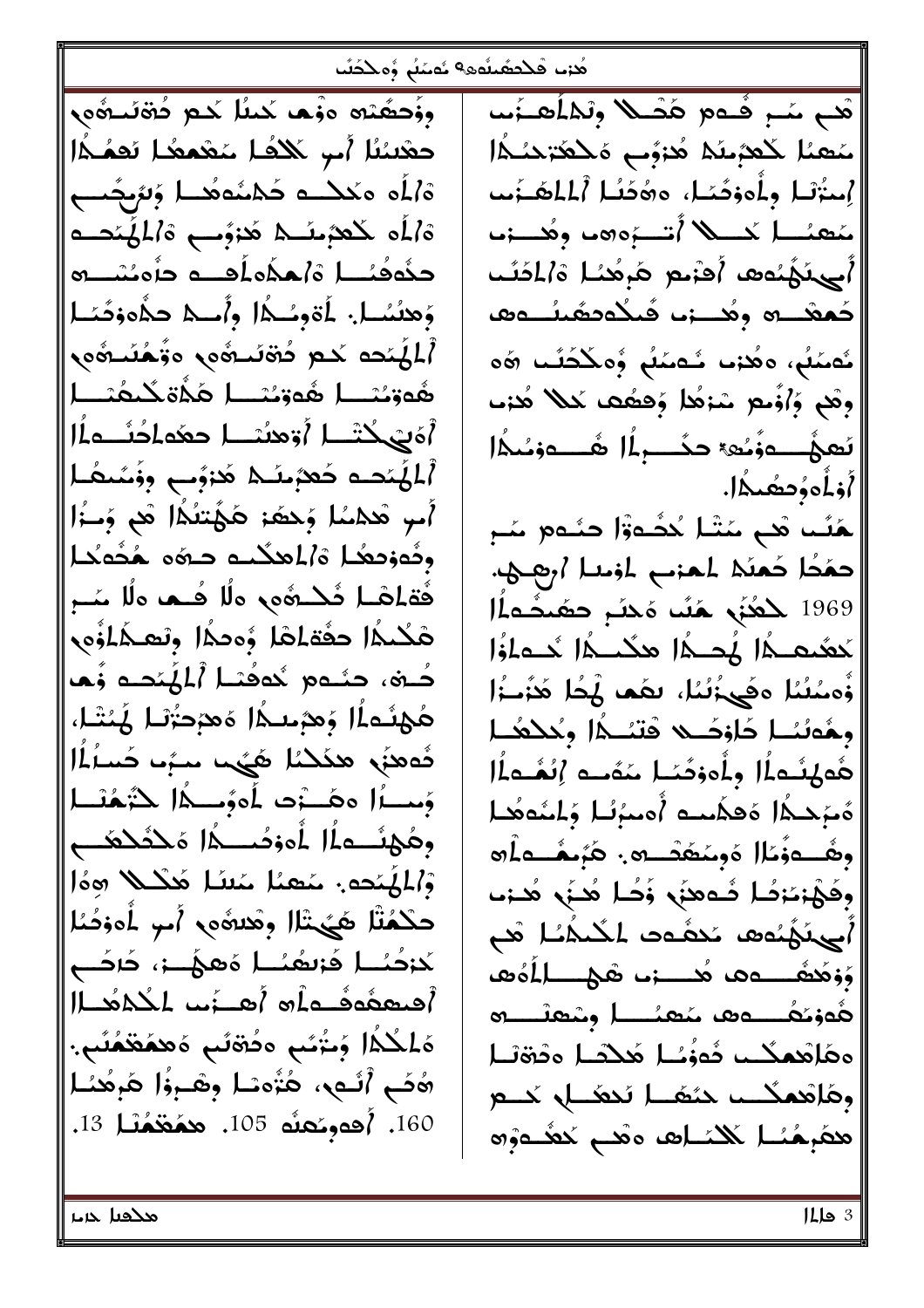| هُذِب قَلْحَقُبِنُوهِ نُومَنُهِ ۖ وَوَجْحَتُب                                                        |                                                            |  |  |
|------------------------------------------------------------------------------------------------------|------------------------------------------------------------|--|--|
| 7. هُدَوِّىتُده ووَمَٰ;َا وِثَدَوْدهُما 1955                                                         | أُوْدِيَكُكُ 2. هُمُّتَهْا 15. وُيُّتْا 3.                 |  |  |
|                                                                                                      | فُدَوُّمْا 4. وُمُزْمَكَا 1. [                             |  |  |
| وهَبْتِمْــا. 10. هُـُوْمِثْـــوها وكْـــزِلْمَا                                                     | ەَصـكُات صكْتُــا ولَا هُتنُــا هُتــوُه                   |  |  |
| وهُذب هُددُانَــلا 11. كَتْعَزُا فَقَصَرُنَا ۖ                                                       | وُهِعَيْنَ كَذَبِيهِ هُوَ هَذَا 1909.                      |  |  |
| حكْظًا إِسْتَالًا هُوتِسْلَ وَحِكْتِ ٱلْعَ                                                           | هُنُّ حوُكم حدُّقا هُرِهُنَا حدُّهُا                       |  |  |
| 1. حكْحًا وِخْعُبًا هُوزِيُبًا هُو هَرِهُنَا                                                         | وَرِجَةَ أَل حَمِينَا لَمَحْتَ الْمَعْرَ، 2. حَدَّدُ ا     |  |  |
| حرَمُـــا حَمَحُـمُـُـــا 2. حمُحُـــا                                                               | وهَبْمِلَل، 3. حكْصًا وتحجَّمُها لْكُمُت                   |  |  |
| وْشُـەؤْمەْل 3. ھْـەھــەْل 4. مْمْـة ھە                                                              | هُهِــزُا وِهُهِمُنْــا 1927 4. حِكْحُــا                  |  |  |
| وهُذب مُحقَّقٍ وَهِنُّونَ 5. شَمِيْتُمْاً.                                                           | ونَحفُــمأَا 1929 5. مكْتُــا وحُــــلا                    |  |  |
| 6. حِكْحًا وَاهَيْتُٱلْ وِأَوْسُلْ وِيُحَاوَّلِ 7.                                                   |                                                            |  |  |
| حكْصًا وهُحصًا وحُوْصًا. 8. حكْصًا                                                                   | مُحمَّــوت شُووِجُنُــل 1936 7. فجُاضُــل                  |  |  |
| ومُعاهد السيس السيس السيس السيس السيس السيس السيس المسيس السيس السيس السيس السيس السيس السيس السيس ا | وِوْْهِمُا وَحُمُّمُاْ 1936 8. حِكْحُا وِلْغُـا            |  |  |
| حكَاتُمْ وَحكَاتِ وِلَا }£لكِحَاتِ                                                                   | هدَّم شَرْ 1950 9. حكْصًا وهُوَدُكَ                        |  |  |
| 1. هَـــِزْا وْحُبْثُــا 2. لَمْكَــــدًا                                                            | حعْرَوْبِ ٱلْمُصَّدِدِ 1952 10. حَدَّصًا                   |  |  |
| وْ/هَدْمَا بِحَمَا. 3.وَرَوْهَا هَيْجِيْبِكَمْا.                                                     | ووّْأَأَا هُبَتْمُـــا 1954 11. ەَحكْصُـــا                |  |  |
| 4. (هُدْتُوْلُمْ هُدْوَنْتُمُّا. 5. كَحْيَى لِمَا                                                    | رْهُودُكُمْ لِيَدْ 1954 * حَكْتُكُمْ إِسْتَرْتَسْكُمْ      |  |  |
| سَٰعِفَ. 6. هُوتِنْا وَأُوتُنَا كَرْحُنَا                                                            | وْٱلْمَدْهَ هُمْ أَنْتَرْمُلُ وَٱِسْتُرْقُلُ 1. حَذْهُـٰلُ |  |  |
| حَكِي المستقصص 7. فُسمعُها                                                                           | أَحْهَٰأَ كَفَنِي حَذْكًا ومَهلًا. 2. حَذْكُمْ             |  |  |
| يُحْمَلُه وِنُمَنَّهُ. 8. فَخُذًا وِقُوَوَٰدًا                                                       | وجَز هَدَرْنَت 3. أَحْمَلُكْفَنِي وِشَمْالُف.              |  |  |
| ِّ هُوَوْاْلُ لِمَكْسِيرِيْلَ 9. جُمْعَتْخُفْسَـــا                                                  | 4. حكْحُا وهَتْنُكُا وِكْبِـلَاا. 5. حكْحُـل               |  |  |
| لَمَوۡتِكُلُنۡـــا, 10. ۿُمَوۡتَــْــا ٱلۡمَوۡتَــا                                                  | وِفَهْبَنَرْصًا لُـــٰء… 6. وَهُـــرٍ ضَــَـٰ;             |  |  |
| صَحْبُسْهَا ﴾أوْسِبِ. 11. مَمَّتَـــوْهِ                                                             | فمكمف                                                      |  |  |
| وْاهِقْهُوهْا. 12. مُمَّتْتُوْهِ وْاَحْدَّقْا                                                        | حكْظًا وُحكُّص ةَالْكُفْ أَنُّقٍ لَكَنْتَقْعَلْ            |  |  |
| ووُوَّا لِلْكَلاِكْلِ. 13. هُدَوِّبِ لِمَاوَّنِيْكِ.                                                 | 1. حكْحًا وَرِجْةُ1ُا 1943 2. مُحكْفُلًا                   |  |  |
| 14. مِكْتُماً وِقْحَى مِنْهِ مِنْهِمْهِ. 15.                                                         | <b>همَسُنُــا 1937 3. حكْصُا وَاهُنــتْ</b> لُّا           |  |  |
| حكْشَــــا ومَمْـــــة۞ وَهمَعمُلُــــا                                                              | وأهسُط. 4. حكْصًا وهَجُشْط. 5.                             |  |  |
|                                                                                                      | حكَاطُ وِهُوَوُحُـا 6. حكَاحُـا وِحَانَـْـوَـاْ!.          |  |  |
| محدا حاما                                                                                            | $ L $ ها $ I $                                             |  |  |